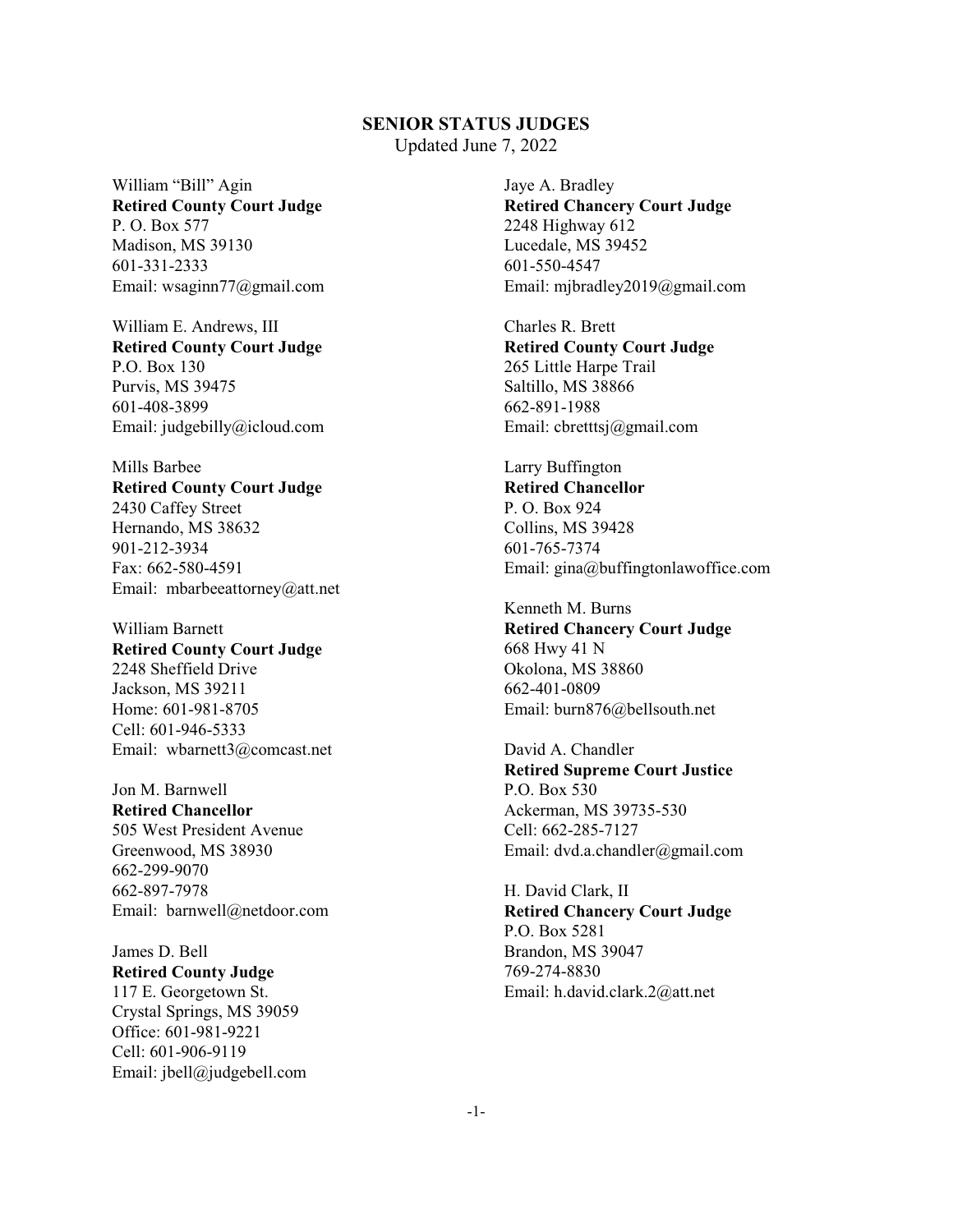Updated June 7, 2022

Kay Cobb **Retired Supreme Court Justice** P. O. Box 604 Oxford, MS 38655-0604 662-816-9316 No email at this time

Dorothy W. Colom **Retired Chancery Court Judge** P.O. Box 708 Columbus, MS 39701 662-251-8506 Email: dwcjudge@msn.com

Vernon R. Cotten **Retired Circuit Judge** 205 Main Street Carthage, MS 39051 601-954-2502 Email: j.vrcotten@gmail.com

H. J. Davidson, Jr. **Retired Chancery Court Judge** 1020 7th Street North Columbus, MS 39701 662-425-2861 Email: hjdavidson@gmail.com

Oliver E. Diaz, Jr. **Retired Supreme Court Justice Court of Appeals Judge** 1 Carlyle Pl Jackson, MS 39216-3744 601-862-8480 Email: oliver@oliverdiazlaw.com

Jess H. Dickinson **Retired Supreme Court Justice** 126 Wildwood Dr. Madison, MS 39110 228-596-6633 Email: justicedickinson@gmail.com M. Ronald Doleac **Retired Chancery Court Judge** 105 Wildwood Trace Hattiesburg, MS 39402 601-467-3143 Email: mrdoleac@netdoor.com

Timothy E. Ervin **Retired Chancery Court Judge** 901 8th Ave. North Amory, MS 38821-2506 662-791-1309 Email: timothyervin1949@gmail.com

Edward C. Fenwick **Retired Chancery Court Judge** 208 S. Madison St. Kosciusko, MS 39090 601-416-1063 Email: efenwick@bellsouth.net

James B. Floyd, III **Retired County Court Judge** 4773 Sunningdale Drive Belden, MS 38826 662-844-4597 Cell: 662-401-2903 Email: Jbfloyd3@comcast.net

Barry W. Ford **Retired Circuit Judge** 130 Sunflower Road Madison, MS 39110 601-750-7200 Email: Barry.W.Ford@outlook.com

Beverley M. Franklin **Retired County Court Judge** 408 4th Street South Columbus, MS 39701 662-574-6998 Email: beverley1993@gmail.com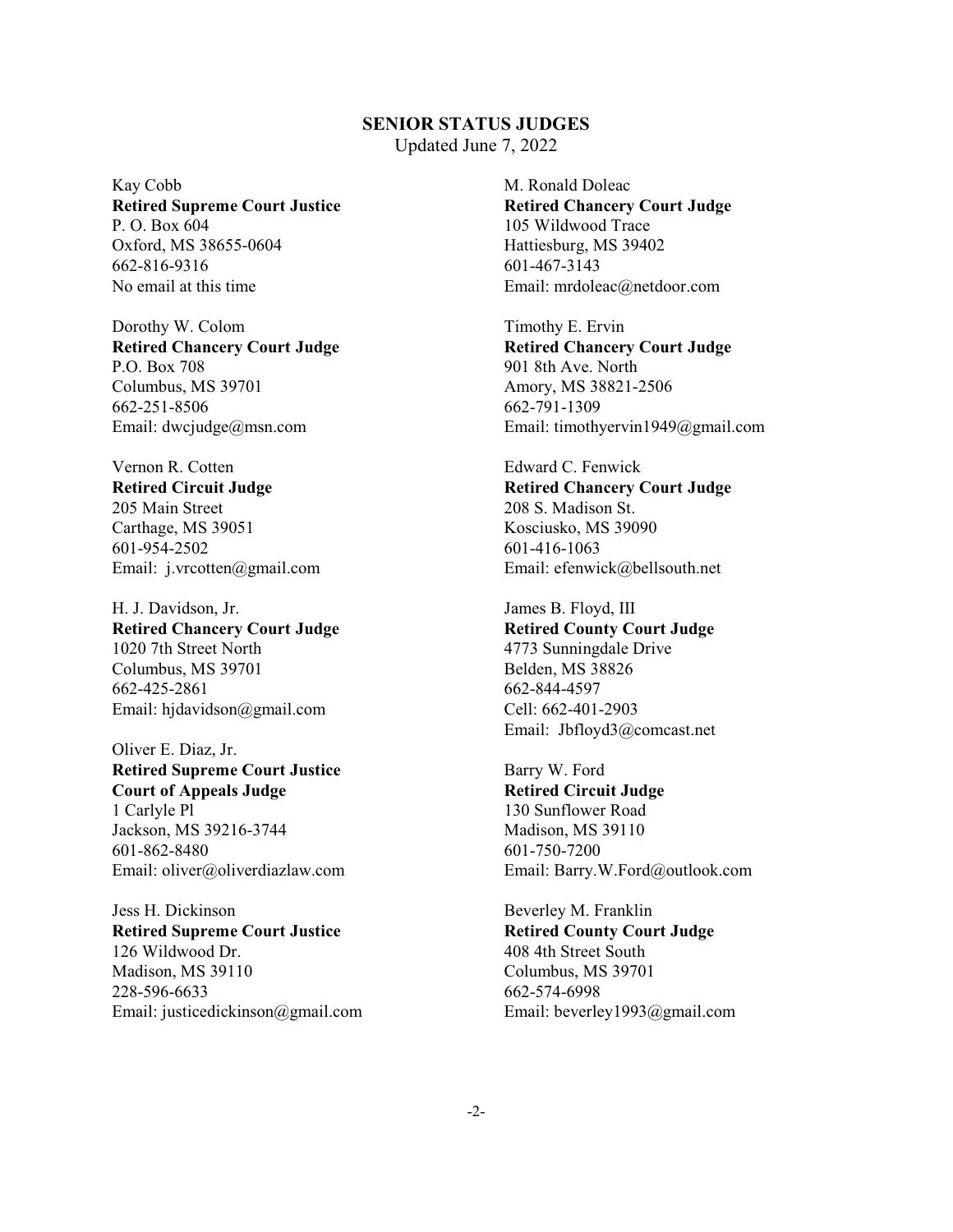Updated June 7, 2022

Janace H. Goree **Retired Chancellor** 3726 Bend Road Vaughan, MS 39179 601-278-1722 Fax: 662-673-0093 Email: jgoree9778@aol.com

William A. Gowan **Retired Circuit Judge** 309 Hoy Farms Dr. Madison, MS 39110 601-260-5399 Email: grump1242@aol.com

John S. Grant **Retired Chancery Judge** 699 Spring Lake Dr. Pearl, MS 39208 601-951-3010 Email: jgrant4@aol.com Email: johng@showslawfirm.com

John A. Gregory **Retired Circuit Judge** 117 Robertson St. Okolona, MS 38860 662-456-0268 Email: clairegregory51@hotmail.com

John A. Hatcher **Retired Chancery Court Judge** 101 Parkwood Garden Booneville, MS 38829 662-720-2242 Email: johnahatcheratty@gmail.com

Hicks G. Hosemann **Retired County Court Judge** 3177 Bovina Cut Off Road Vicksburg, MS 39180 713-205-5124 No email at this time

Andrew K. Howorth **Retired Circuit Court Judge** 810 Lincoln Ave. Oxford, MS 38655 662-801-4004 Email: judgehoworth@aol.com

John N. Hudson **Retired County Court Judge** P. O. Box 545 Natchez, MS 39121 601-807-5837 No email at this time

Forrest A. Johnson **Retired Circuit Court Judge** 211 S. Commerce St. Natchez, MS 39120 601-431-9844 Email: johnsonforrest730@gmail.com

Robert L. Lancaster **Retired Chancellor** P.O. Box 884 Columbus, MS 39703-0884 662-327-4026 662-425-4014 Email: bob.otis23@gmail.com

Billy Joe Landrum **Retired Circuit Judge** 2102 Hwy 15 South Ovett, MS 39464 Home: 601-428-4460 Other: 601-319-5599 Email: bjlandrum33@gmail.com

L. Joseph Lee **Retired Court of Appeals Judge** 200 Bellewood Drive Brandon, MS 39042 601-954-1338 Email: jlee1338@outlook.com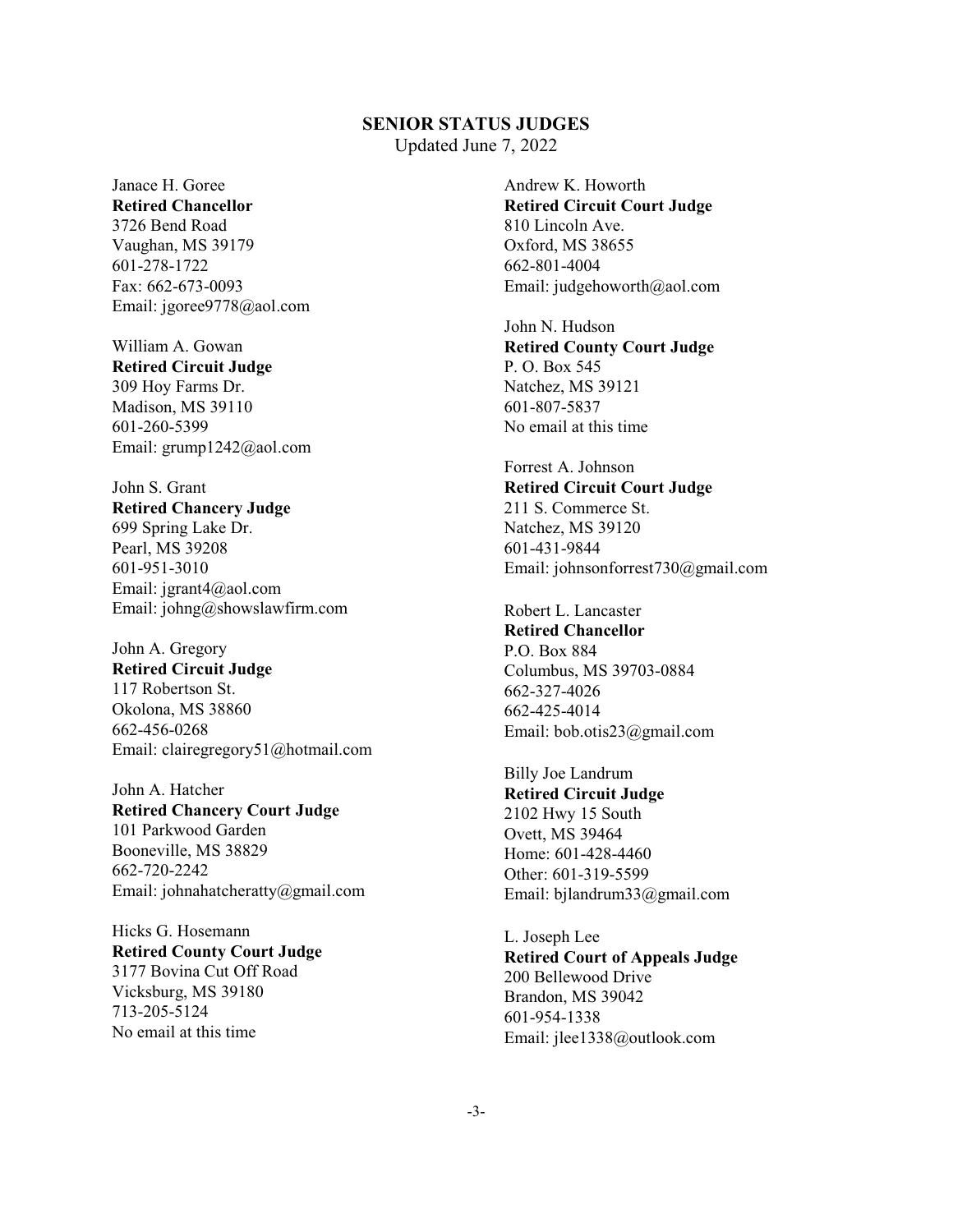Updated June 7, 2022

William J. Lutz **Retired Chancellor** P.O. Box 942 Madison, MS 39130 601-918-1730 Email: lutz.judge@gmail.com

James Kent McDaniel **Retired County Court Judge** 121 Woodlands Green Dr. Brandon, MS 39047 Cell: 601-906-9951 Email: mcdanielkent@gmail.com

Franklin C. McKenzie, Jr. **Retired Chancery Court Judge** 44 Orange Drive Laurel, MS 39443 601-319-9901 Email: mckenziefrank99@gmail.com

Richard McKenzie **Retired Circuit Judge** P.O. Box 1403 Hattiesburg, MS 39403 601-544-1008 Email: judgemckenzie@aol.com

Michael W. McPhail **Retired County Court Judge** P.O. Box 1782 Hattiesburg, MS 39403 601-270-9365 Email: jmcphail@netdoor.com

Charles R. McRae **Retired Supreme Court Justice** P. O. Box 33 Jackson, MS 39205 601-354-4662 Email: chuck@mcraelaw.net

Isadore Patrick **Retired Circuit Judge** 112 Moonmist Dr. Vicksburg, MS 39183 601-618-8677 Email: iwpatrick915@gmail.com

Edward E. Patten, Jr. **Retired Chancery Court Judge** 234 S. Extension St. Hazlehurst, MS 39083 769-257-2184 Email: edwardejr@bellsouth.net

Lamar L. Pickard **Retired Circuit Judge** P.O. Box 310 Hazlehurst, MS 39083 601-946-9969 Email: jdgpick@gmail.com

James "Jim" S. Pounds **Retired Circuit Judge** 300 Research Blvd., Unit 201 Starkville, MS 39757 662-415-1587 Email: jimpounds@ymail.com

John S. Price, Jr. **Retired County Judge** 4055 Tucker Rd. Vicksburg, MS 39183 601-529-5132 601-638-5132 Email: countycourt@co.warren.ms.us Email: rachelh@co.warren.ms.us

Samac S. Richardson **Retired Circuit Judge** 109 Deletha Lane Brandon, MS 39042 601-825-3363 Cell: 601-826-3400 Email: smcrson@gmail.com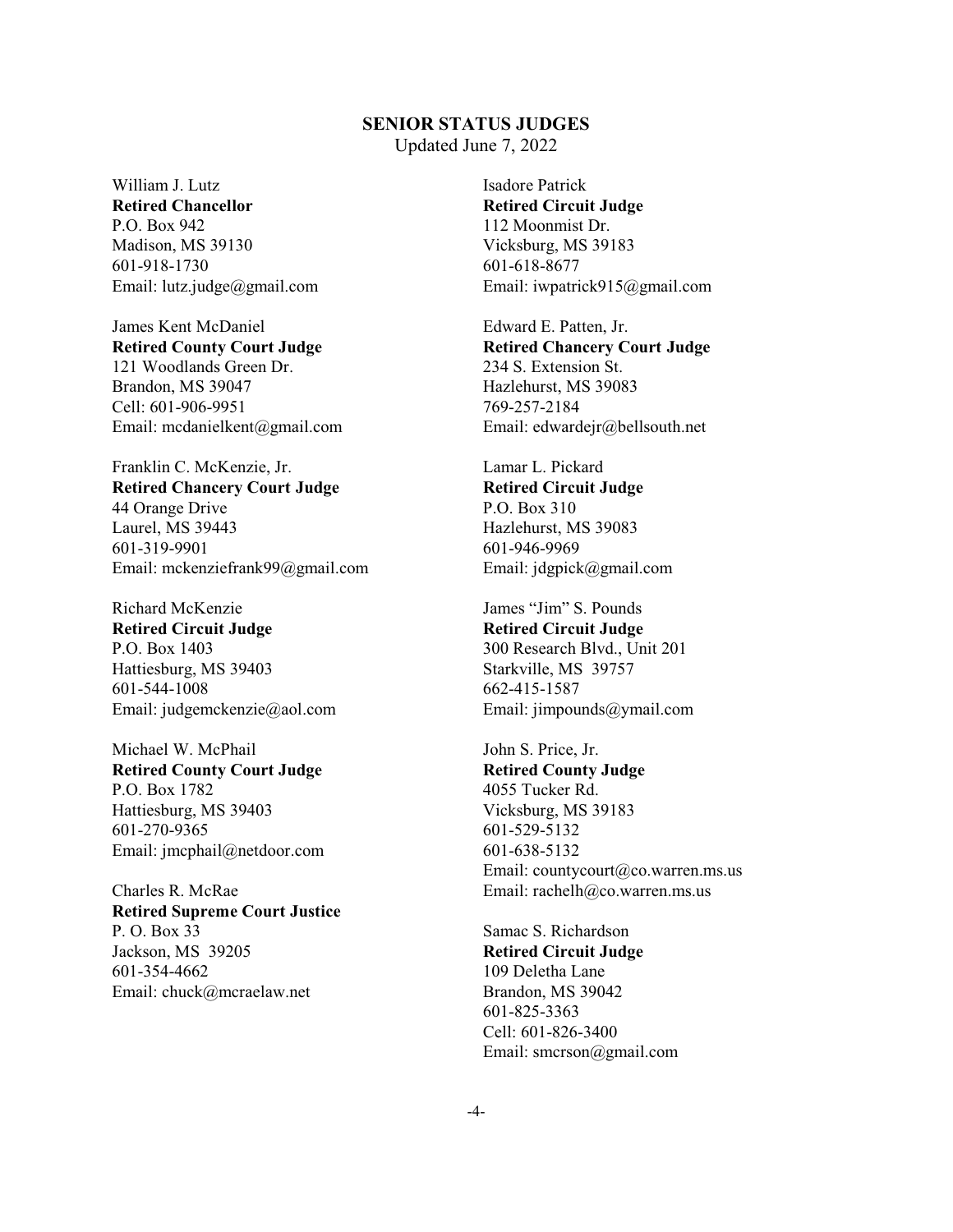Updated June 7, 2022

Larry E. Roberts **Retired Court of Appeals Judge** P.O. Box 1002 Meridian, MS 39302 601-490-0768 Email: lroberts\_judge@yahoo.com

Betty W. Sanders **Retired Circuit Judge** 107 Kimbrough Street Greenwood, MS 38930 H: 662-453-8703 C: 662-374-1868 Email: judgebsanders@gmail.com

Stephen B. Simpson **Retired Circuit Court Judge** 229 Debuys Rd. Gulfport, MS 39507 228-206-7174 Email: ssimpson@purviscolaw.com

William Singletary **Retired Chancery Court Judge** 301 W. Lawson St. Clinton, MS 39056 601-946-9801 Email: singletarybill@yahoo.com

Patricia D. Beckett Sims **Retired County Court Judge** 5013 Par Drive Flower Mound, TX 75028 No email at this time

William L. Skinner, II **Retired County Court Judge** 205 Huntly Drive Raymond, MS 39154 H: 601-372-5722 C: 601-213-6168 Email: skin2221@bellsouth.net Sanford "Sandy" Steckler **Retired Chancellor** P.O. Box 485 Biloxi, MS 39533 228-424-6885 Email: sandysteckler@aol.com

Gwendolyn J. Thomas **Retired County Court Judge** P.O. Box 1509 Cleveland, MS 38732 662-402-4608 No email at this time

Kenneth L. Thomas **Retired Circuit Judge** P. O. Box 1509 Cleveland, MS 38732 662-843-4608 662-719-3539 Fax: 662-843-6308 Email: klthomas608@bellsouth.net

John White Valentine **Retired County Court Judge** 1215 Farmer Street Cleveland, MS 38732 662-843-3061 Email: vlnthlaw@cableone.net

Kosta N. Vlahos **Retired Circuit Court Judge** P. O. Box 7575 Gulfport, MS 39506 228-896-5430 Cell: 228-324-2246 Email: knvlahos@gmail.com

Frank G. Vollor **Retired Circuit Judge** 1121 Grove Street P.O. Box 821355 Vicksburg, MS 39183 601-638-8686 / 601-638-8681 Email: law@fvollor.com